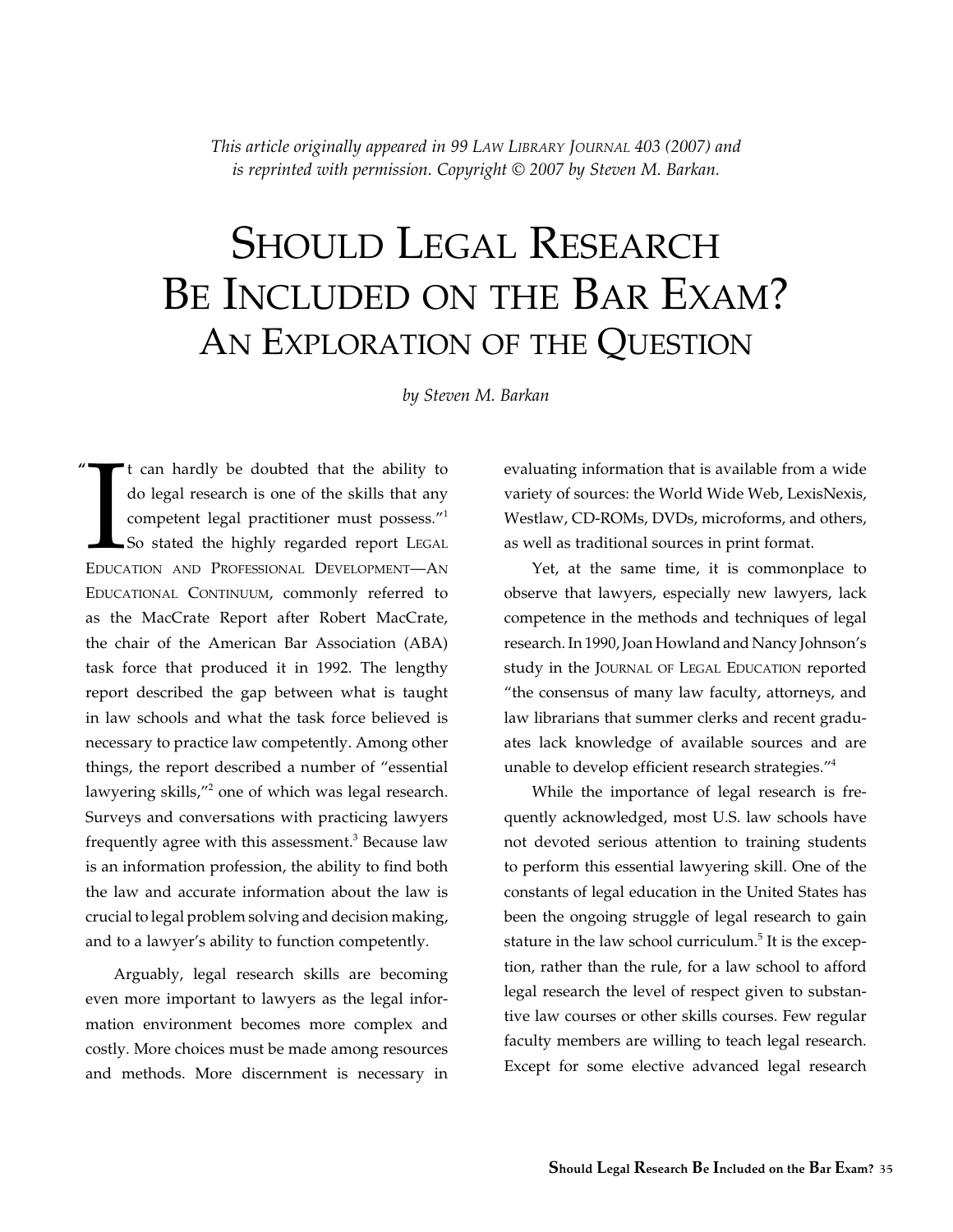courses offered at a few schools, training is typically limited to the first or second semester of law school, usually offered by a reference librarian, a legal writing instructor, a student teaching assistant, or by the representative of an information vendor.<sup>6</sup> Teachers of legal research, primarily law librarians, have argued for more and better legal research training in law schools. Yet their advocacy has not significantly improved the situation. Are legal educators oblivious to the needs of the profession, or do legal research teachers overestimate the need for enhanced legal research instruction?

## Including Legal **RESEARCH** on the Bar Exam

In a commentary on the Howland and Johnson survey, I. Trotter Hardy suggested that, perhaps, legal research instruction has not

improved over the years because it is already adequate to meet the needs of the profession.<sup>7</sup> The balance between law school instruction and on-the-job training might already be appropriate, and the quality of legal research instruction a problem only in the eyes of legal research instructors. Hardy posited that legal research instruction has not improved because there has not been sufficient demand for improvement from the bench and bar.<sup>8</sup> Presciently, he argued that the inclusion of legal research questions on the bar exam would increase the demand for better legal research instruction:

One may wonder why it is not already there. Nearly everyone gives lip service to the need for research skills, so there cannot be any objection in principle to testing research as a condition for admission to the bar. The objections will all be practical: research

SOME OF THESE OBJECTIONS ARE patently groundless. Research can be tested as well as anything can be, and it is tested in many law schools.

cannot effectively be tested; it varies too much from state to state and among different areas of practice; because questions would require references to private publishers, the test would unfairly boost or disparage certain publishers; testing research skills would add to the complexity and cost of an already burdensome exam; research is a nuts-andbolts matter and the exams are designed to test thinking; and so forth.

Some of these objections are patently

groundless. Research can be tested as well as anything can be, and it is tested in many law schools. Research does not vary across state lines as much as law does. Research teachers refer to, discuss, and teach about private publishers in law schools and law

firms every day of the week. Other objections prove to be groundless as well. The complexity and cost of bar exams are secondary to the issue of exam relevance and validity. If research skills are necessary to the proper practice of law but cannot be added to existing bar exams, then something is wrong with existing bar exams, and it is time to overhaul them. Anyone who thinks that bar exams only test high-level thinking skills must not know what "thinking" is. Every bar requires an immense amount of memorization, often about such procedural nuts-and-bolts issues as when and where to file lawsuits. To the extent that research involves matters of detail, it differs not one whit from existing detailed bar questions. More to the point, research is a skill that often requires highly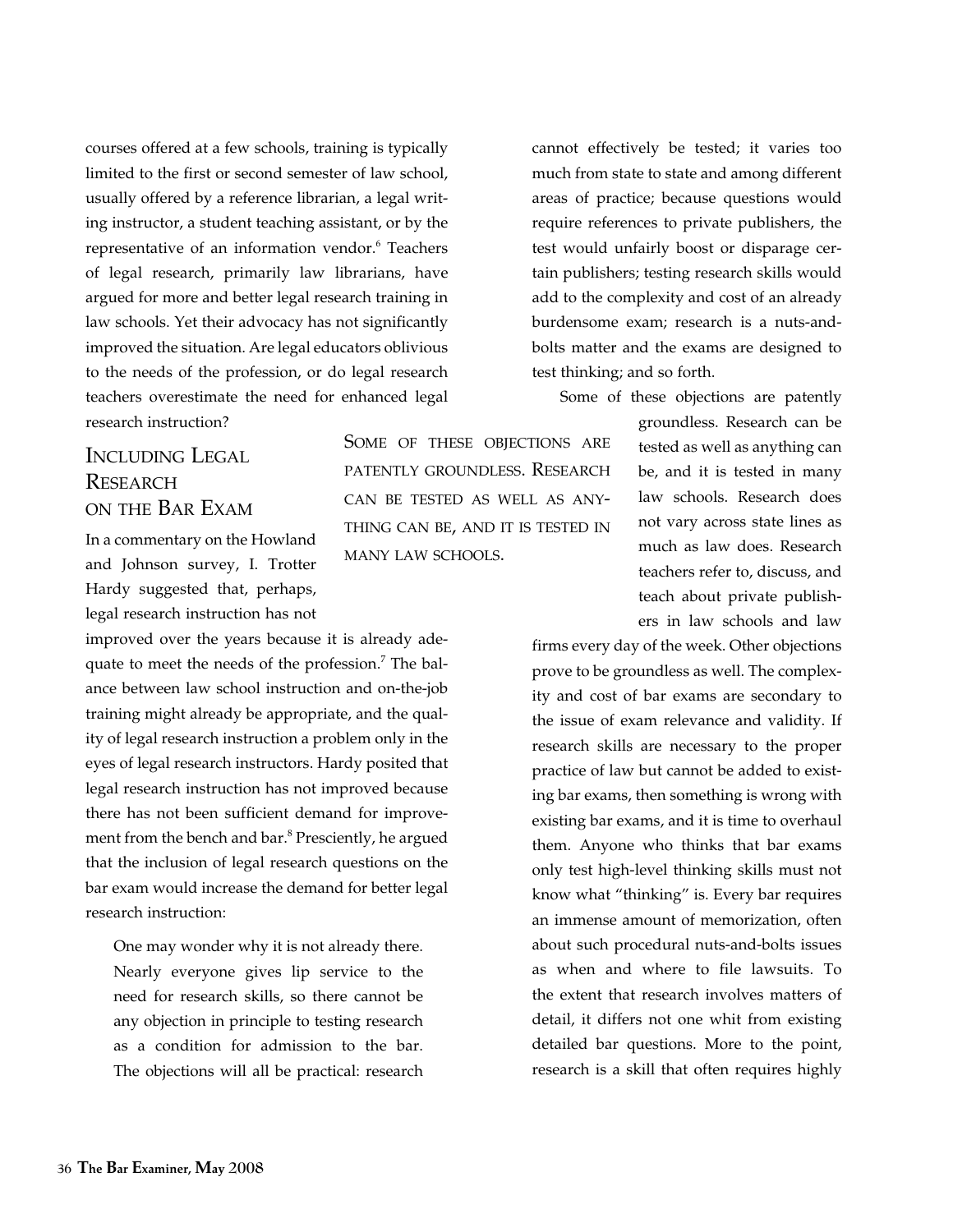abstract thinking about how to solve problems; in this respect, research differs not one whit from the "best" questions on bar exams. After all, if research were so trivial a matter that it needed no testing, why are so many lawyers so poor at it?<sup>9</sup>

Including legal research on state bar exams would be an effective way to create incentives for improving legal research instruction in law schools. Each state controls admission to its bar, and all states offer some form of bar exam.<sup>10</sup> The bar exam is intended to serve as a gatekeeper to ensure that new lawyers are minimally competent. A graduate of an accredited law school who earns a passing score on the bar exam is deemed to possess the minimal knowledge and skills needed to practice law.<sup>11</sup>

Proponents of the bar exam argue that it serves an important purpose in protecting the public interest. The bar exam is perceived to be both a healthy educational stimulant for law schools and an outside check to encourage them to maintain high standards. Quality control is reflected in a high (or low) bar passage rate. $12$  The bar exam influences what is taught and ensures that all lawyers are exposed to a common body of knowledge in law school.<sup>13</sup> It discourages narrow specialization in law school in favor of a generalized legal education. Since U.S. law students are not required to take a comprehensive exam to earn their degrees, the bar exam is a way to require recent graduates to organize and synthesize the substantive law they studied in law school. $^{14}$ 

Testing legal research skills on the bar exam would send a clear message that a certain level of research competency is necessary before a law school graduate receives a license to practice law. It would also increase awareness of the discipline of legal research, and certainly would lead to more and better legal research instruction in law schools because of students' and schools' concerns about bar passage rates. More and better research instruction would result in increased legal research competency among recent law school graduates.

## WHAT IS LEGAL RESEARCH? THE Importance of Defining the **DISCIPLINE**

The mere consideration of whether legal research should be included on the bar exam would foster serious discussions between and among the bar, bar examiners, and legal educators about the definition, scope, nature, and importance of legal research.

Including legal research on the bar exam raises three broad, interrelated, and crucial questions. First, how should legal research be defined and described? In other words, what is the substance of legal research? Second, what is minimal competency in legal research? Third, how would that competency be measured or tested? These questions need to be considered in relation to each other because how we conceptualize legal research will determine how and what we test or measure, and limitations on what we can test and measure will, in turn, influence how we determine legal research competency.

Legal research can be narrowly defined as the process of identifying and retrieving the law-related information necessary to support legal decision making. Legal (and law-related) research should be distinguished from the other research (factual, medical, statistical, etc.) necessary to support legal decision making. The definition focuses on the materials of and about law, and assumes that this research is only a part of the research and investigation that lawyers must conduct to solve a problem. Legal research also should be distinguished from legal scholarship—the work that most law faculty members do.<sup>15</sup> Research in support of scholarship may or may not include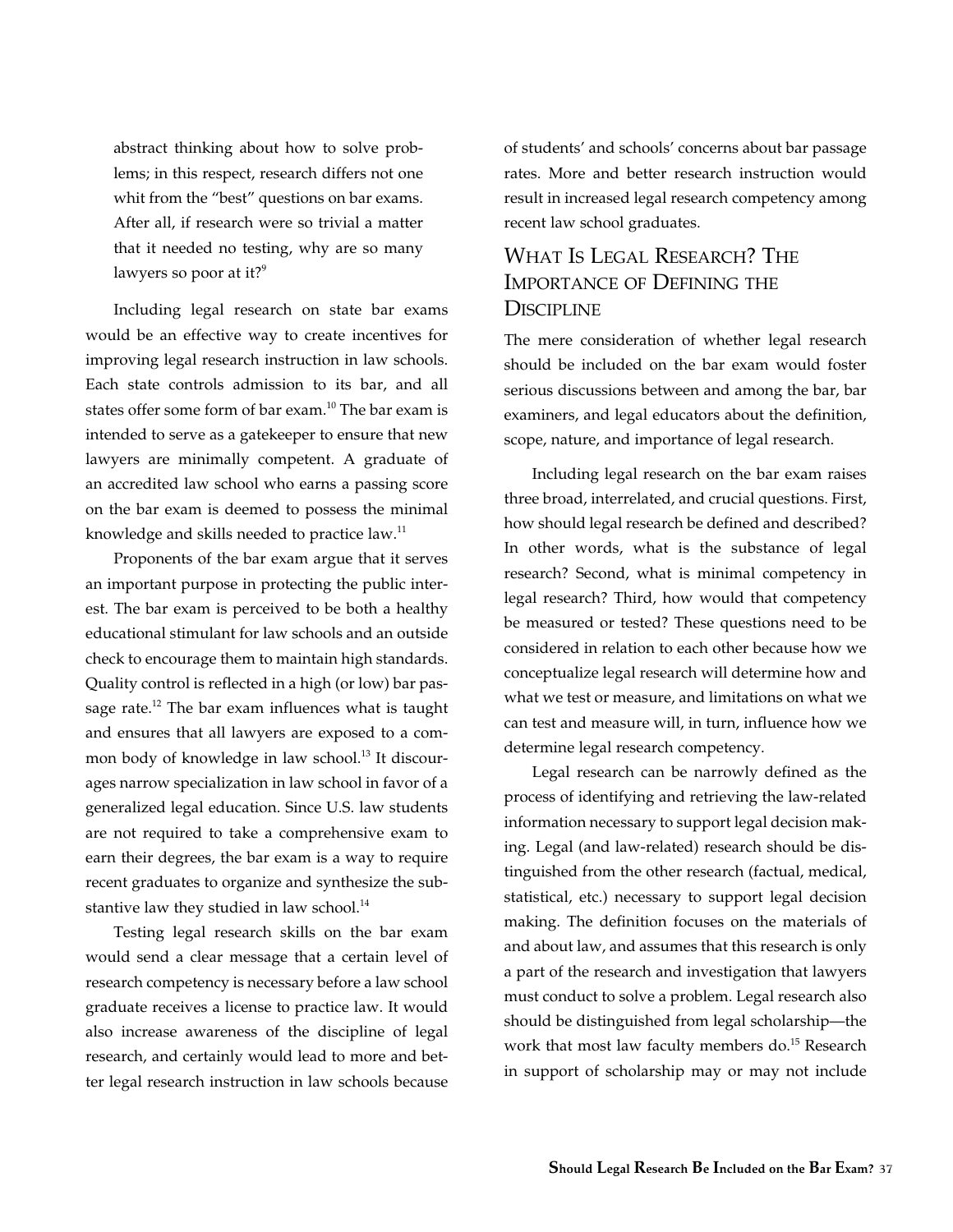legal research as defined here, and legal scholars are not necessarily competent at the kinds of practical legal research that lawyers are expected to perform. Perhaps this is a reason why so few faculty members are willing to teach legal research, and why the subject has traditionally suffered in status.

The difficulties in isolating legal research from

the entire process of analysis, research, and writing through which lawyers solve problems must also be noted. Without the ability to analyze problems and determine what information is needed, or to effectively formulate and communicate results, research skills are of minimal value. Without accurate substantive information about the law, analysis and problem solving are ineffective. What might initially be perceived as poor writing often is actually a manifestation of inadequate research. Although it is problematic and artificial to segregate one aspect of what is in practice an integrated process, legal research still presents an identifiable competency worthy of mastering.

# lyze problems and determine what information is needed, or to effectively formulate and communicate results, research skills are of minimal value. Without accurate substantive information about the law, analysis and problem solving are ineffective. . . . Although it is problematic and artificial to segregate one aspect of what is in practice an integrated process, legal research still presents an identifiable competency worthy of mastering.

WITHOUT THE ABILITY TO ANA-

be done for legal research as well. Before we can measure competency, we need to identify what competency the exam is attempting to measure.

The MacCrate Report provides guidance about what might be included. In its Statement of Fundamental Lawyering Skills and Professional Values, the report offers a description of legal

> research that includes much more than knowledge of legal information sources and their use. "This Statement . . . treats legal research as far more than a mechanical examination of texts; the formulation and implementation of a research design are analyzed as processes, which require a number of complex conceptual skills . . . . [L]egal research is in essence a process of problem solving."16

> Although somewhat dated, the Statement provides a useful starting point for describing legal research. The report finds competency in legal research to include a working knowledge of three broad areas—the nature of legal rules and legal institutions, the fundamental tools of legal

## research, and the process of devising and implementing a coherent and effective research design and presents separate discussions of each area.<sup>17</sup>

In discussing knowledge of the nature of legal rules and institutions, the report states that "[t]he identification of issues and sources to be researched in a particular situation requires an understanding of the various sources of legal rules and the processes by which these rules are made,"<sup>18</sup>

## Narrowly Defined, Yet Broadly Perceived

Beyond the working definition, it is critical to determine what is the substance of legal research. The doctrinal subjects tested on the bar exam have substantive outlines from which corresponding narratives can be created that describe the subject matter that the examinee is expected to know. This should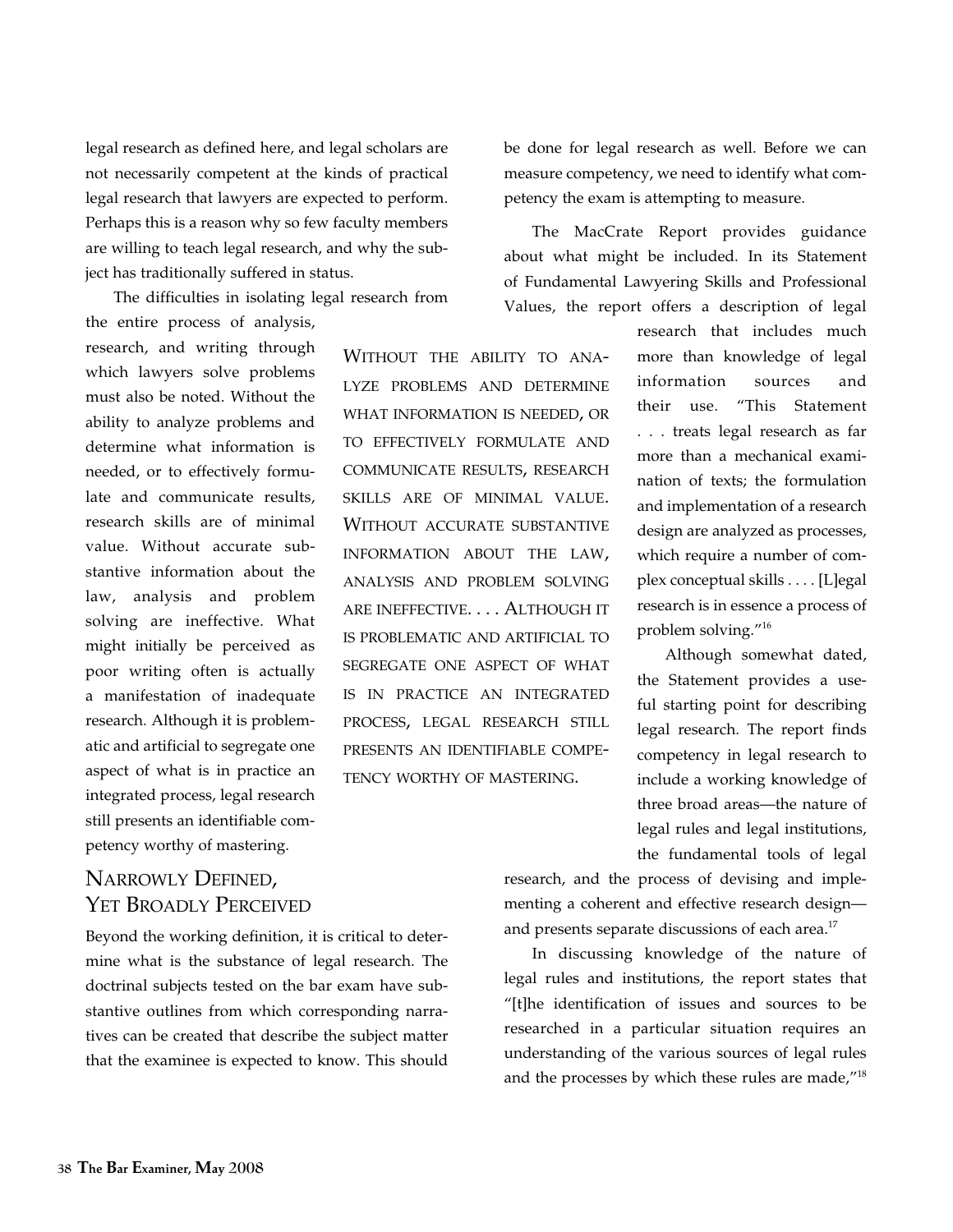"[w]hich of the sources of legal rules . . . tend to provide the controlling principles for resolution of various kinds of issues in various substantive fields,"19 and "[t]he variety of legal remedies available in any given situation."20

Knowledge of and the ability to use the most fundamental tools of legal research consists of general familiarity with the nature of the tools, their use, and how they might be located. Fundamental tools include sources of primary texts and secondary, interpretive materials. Competency would include knowledge of how cases and statutes are interpreted, awareness of alternative forms of access, and the ability to evaluate content for authoritativeness and suitability for a particular research purpose. $^{21}$ 

The third area, "Understanding of the Process of Devising and Implementing a Coherent and Effective Research Design," includes formulating issues to be researched, as well as identifying, evaluating, and implementing research strategies and alternatives.<sup>22</sup> This is what might be referred to as both the art and the science of legal research—creating a model of how the concepts, tools, and methods of legal research fit together as a coherent process.

A 1997 report of the Research Instruction Caucus of the American Association of Law Libraries (AALL) is also useful. Core Legal Research Competencies: A Compendium of Skills and Values as Defined in THE MACCRATE REPORT<sup>23</sup> sought to add some substance to the outline of legal research offered in the MacCrate Report. The AALL report elaborates on the first two of the three major legal research sections of the ABA report (knowledge of the nature of legal rules and institutions, and knowledge of and the ability to use the most fundamental tools of legal research) by providing narrative text for each of the MacCrate Report's descriptive points. Like the MacCrate Report, the AALL report needs updating and refinement. It offers too much detail on some subjects and does not deal with the third aspect of the MacCrate Report's description of legal research (understanding the process of devising and implementing a coherent and effective research design). Nevertheless, Core Legal Research Competencies is a valuable effort to describe the discipline of legal research.

As described in both the ABA and AALL reports, competency in legal research must include understanding of how legal information is created and distributed, what types of information are needed to respond to a given question, and how the information is to be used. It requires viewing law, and the bar exam, from a comprehensive perspective rather than subject by subject. It requires both practical jurisprudence and knowledge of legal process, as well as an understanding of the relationship between the legal system and the published sources of law. These are topics that cut across traditional subject areas and are otherwise overlooked on the bar exam.

As a part of defining and conceptualizing legal research, assumptions need to be made about the nature of the current research environment. Specifically, do we assume that research is conducted in a mixed paper and electronic environment, so as to require examinees to be competent in using both law books and electronic resources? Alternatively, can we assume that the research paradigm has changed and that we have now moved to an electronic research environment so that bar examiners can be comfortable limiting their testing to electronic research skills? $24$  It is clear that what is assumed about the research environment will significantly affect both the substance and method of testing and the determination of minimal legal research competency.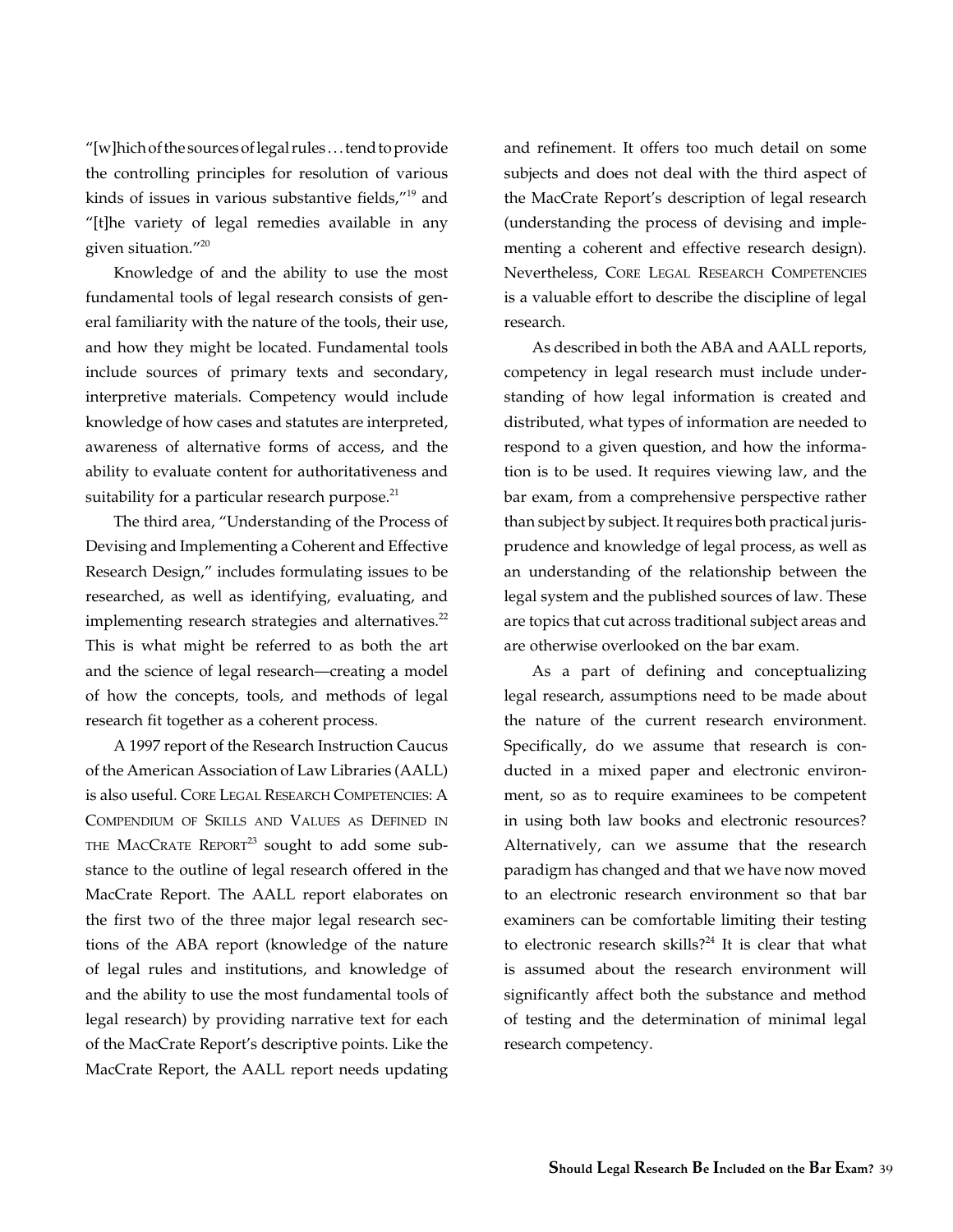## Testing for Legal Research **COMPETENCY**

Perhaps the most challenging aspect of including legal research on the bar exam will be determining the form and content of specific questions to determine minimal competency. Bar exams present

significant economic, grading, security, and resource challenges. They are costly to develop and administer. They are administered to thousands of examinees simultaneously. Bar exams need to be administered in a secure, supervised environment. All examinees need equal access to resources. Because it is a mass test, a bar exam needs to be efficiently gradable, yielding scores that can be measured and compared. It is not practical to draft a multitude of different questions and let examinees complete unique tests on their own time, or to release a large number of

SHORT-ANSWER ESSAY OUESTIONS and multiple-choice questions, or a mixture of the two, might be the most viable options for testing legal research competency. . . . In this context, however, multiple-choice questions and short-answer essay questions would measure the examinee's knowledge of legal research, rather than the examinee's legal research skills.

examinees in a given law library to work on bar exam questions.

The typical bar exam consists of two or three forms of questioning: performance tests, essay questions, and multiple-choice questions. As a general proposition, if we want to evaluate how well a person performs a particular skill, our inclination is to ask the person to perform that skill for our evaluation. This suggests that the best way to evaluate legal research skills would be to evaluate an examinee's performance of legal research.

In a performance test, examinees are given a set of prepared materials from which to solve a problem. Performance tests in law, such as the Multistate Performance Test (MPT) developed by the National Conference of Bar Examiners, attempt to test what lawyers actually  $do^{25}$  They focus on the skills of analyzing and sorting facts; reading and analyzing cases, statutes, administrative materials, and secondary sources; and writing documents such as a client letter, a brief, a will, and a contract provision.

> Examinees are given the sources from which relevant information is to be drawn, which means that actual legal research is omitted from the typical performance test.

Critics of performance tests argue that they ultimately measure the same skills that essay questions measure, and that the scores closely parallel those earned on essay exams. Performance tests also increase the burden on bar examiners to create and grade the tests, and therefore are more expensive.<sup>26</sup>

In an electronic research

environment where every examinee has access to a computer workstation through which all research sources are available, a performance test might be an effective method for measuring research competency. Examinees could be given narrative problems to solve using an electronic library. Through either a single complex question or a series of questions, examinees would need to determine what kinds of information are needed and where that information might be found, and to work with and evaluate the information until competent answers are determined. The answers might be graded using a predetermined scale to measure the relevance and accuracy of the responses and methodology used.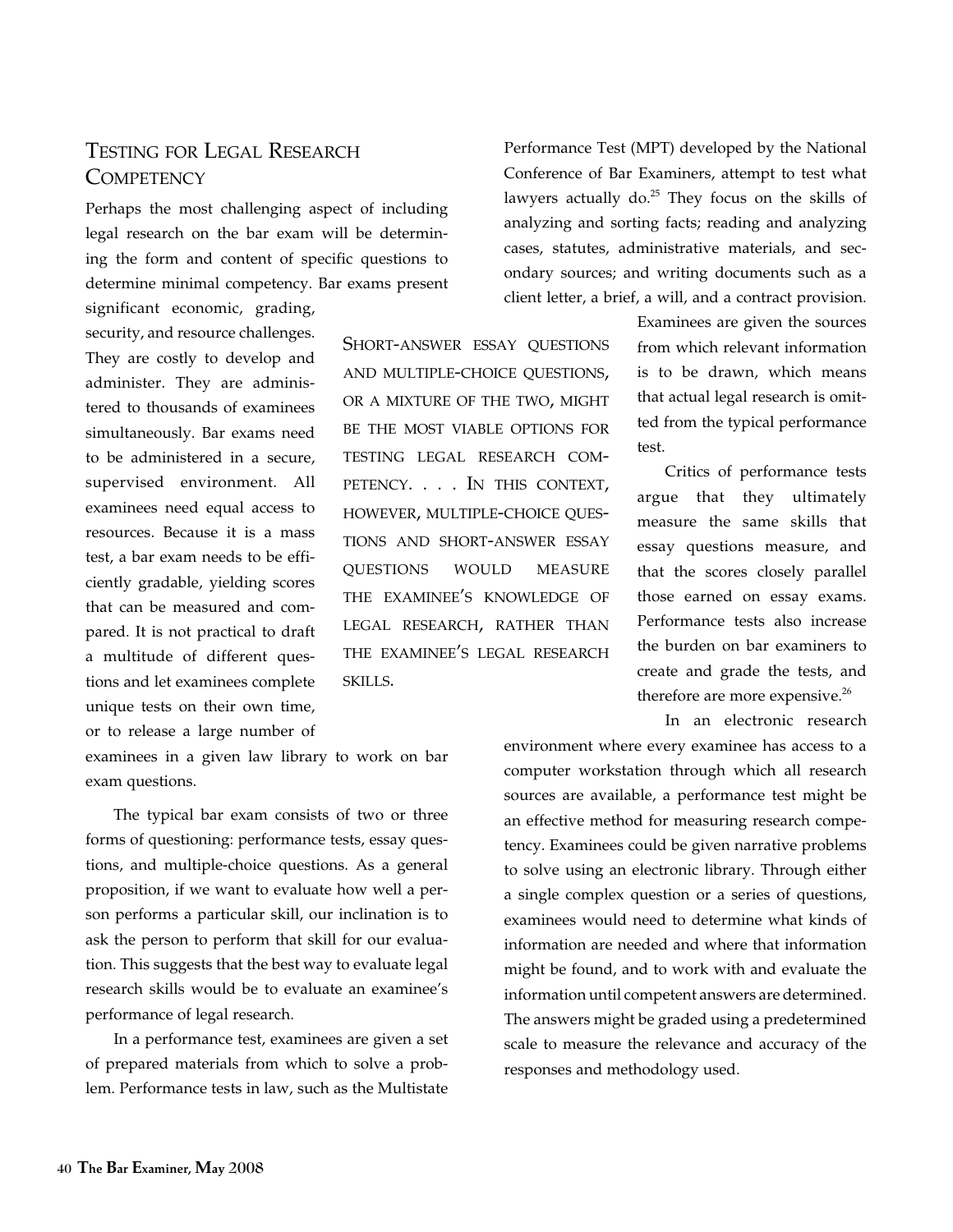The focus would be on identifying and retrieving relevant information, rather than on using the information after it has been found. If an electronic research environment is employed, the current form of the MPT could be expanded to include legal research. It could test legal research simply by not providing the examinees with the legal information needed to complete its questions.

In a mixed paper and electronic research environment, a performance test probably would not be an effective method for evaluating research competency because of the difficulties in providing access to research sources. Providing examinees with the sources needed to solve a problem would eliminate the identification and search aspects of the research process, fundamental aspects of legal research. On the other hand, releasing a large number of examinees in a law library to conduct research would create serious logistical and security problems.

As a result, short-answer essay questions and multiple-choice questions, or a mixture of the two, might be the most viable options for testing legal research competency. Short-answer essays reduce opportunities for guessing, requiring the examinee to organize and explain the response. But, because answers to essay questions are subjective, essays are difficult and time-consuming to grade. Multiplechoice questions, on the other hand, can cover more aspects of a subject and are objective, and, therefore, more easily gradable.

In this context, however, multiple-choice questions and short-answer essay questions would measure the examinee's knowledge of legal research, rather than the examinee's legal research skills. Can we assume a correlation between an examinee's knowledge of the research process and the ability to conduct legal research, just as we might assume that knowledge of the rules of evidence and trial procedure correlates to the ability to conduct a trial? Perhaps this is the best we can do if the test cannot be offered in a fully electronic research environment.

Questions might provide a fact scenario and then ask a series of questions about what information the lawyer needs to find and where it might be found. Further questions might tell the examinee to assume that certain types of information were found and then to distinguish between and among what was found. Perhaps a tax question might send the examinee to the Internal Revenue Code, the tax regulations, and case law from different courts or jurisdictions that need to be interpreted and reconciled.

Regardless of the type of test, the questions would prove to be a challenge to draft. The standard—what a competent lawyer needs to know must be clearly stated and understood. The questions cannot be too specialized or trivial, testing things that do not need to be tested, or so general that they do not measure competence. Because of their familiarity with research sources, law librarians as well as legal research and writing instructors should be participants in the question-drafting process, but the task should not be delegated to these groups alone. Rather, it will be important to involve a broad representation of the legal profession: lawyers from large and small firms (and locales), government lawyers, lawyers from other sectors, and judges. This should ensure that both the model of legal research and the perceptions of competency reflect realistic expectations. As with any subject on the bar exam, a group of competent attorneys should be able to draft questions about an essential lawyering skill if given guidance in question-drafting theory and technique. If not, it is doubtful that the skill is a legitimate indicator of attorney competence.

Questions should be as media-neutral as possible, focusing on the category of information rather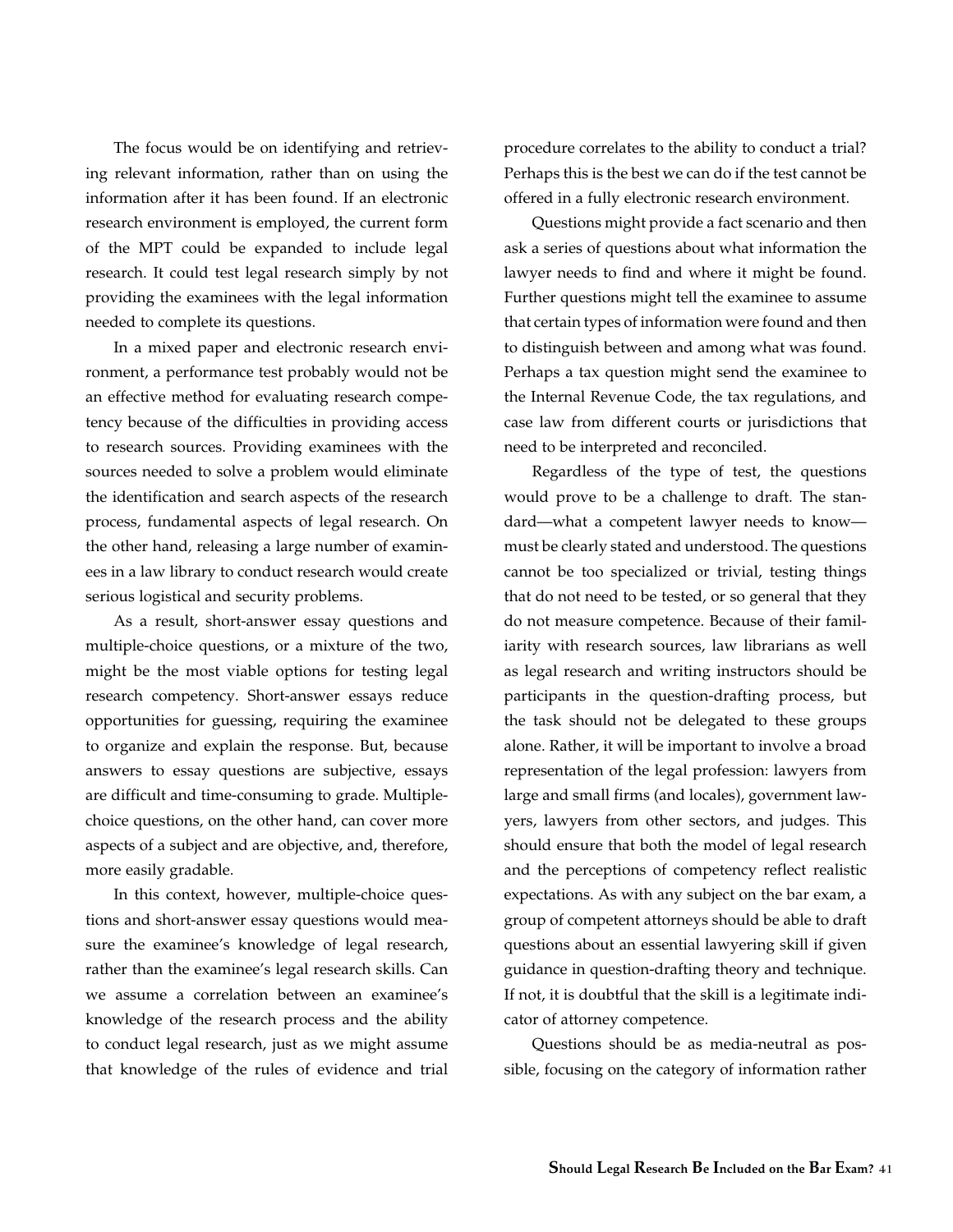than the use of specific resources or the medium through which the resources appear. Good questions would refer to resources generically with a high level of generality, for example to "an annotated version of the United States Code," rather than specifically to the UNITED STATES CODE SERVICE. Knowledge of specific resources should be required only when necessary. For example, it might be reasonable to expect a lawyer to know the nature and contents of resources such as the UNITED STATES CODE, the STATUTES AT Large, the Code of Federal Regulations, and the Federal Register. But the examinee should not be expected to know the detailed differences between the UNITED STATES CODE ANNOTATED and the UNITED STATES CODE SERVICE.

### **CONCLUSION**

Legal research should be included on the bar exam. Every new lawyer should know the fundamentals of identifying and retrieving the law-related information necessary to support legal problem solving and decision making. Everyone seeking a license to practice law should demonstrate some understanding of the relationships between the legal system and the published forms of the law.

Including legal research on the bar exam would measure important aspects of legal education and lawyer competency that are not otherwise assessed, and would create incentives for law schools to pay more attention to legal research instruction and for legal research instructors to advance the conceptual and methodological development of the discipline. It would initiate new conversation and debate on how the subject should be defined, described, practiced, and taught. Perhaps most importantly, including legal research on the bar exam would lead to better legal research. **图** 

*This article is an edited version of remarks delivered at "Legal Information and the Development of American Law: Further Thinking about the Thoughts of Bob Berring," a symposium held at Boalt Hall on the University of California, Berkeley campus, October 21, 2006.*

*Many of the ideas expressed in this essay were drawn from discussions with Diane Bosse, Susan Case, Claire Germain, Judy Gundersen, Penny Hazelton, Michael Kane, Blair Kauffman, Roy Mersky, Erica Moeser, and Rita Reusch, held at the offices of the National Conference of Bar Examiners in Madison on June 26, 2006. It should be noted that this group has not endorsed, either collectively or individually, the opinions expressed herein.*

#### **ENDNOTES**

- 1. Task Force on Law Schools & the Profession: Narrowing the Gap, Am. Bar Ass'n, Legal Education and Professional Development—An Educational Continuum 163 (1992) [hereinafter MACCRATE REPORT].
- 2. *Id*. at 138–40.
- 3. *See, e.g*., Robert A.D. Schwartz, *The Relative Importance of Skills*  Used by Attorneys, 3 GOLDEN GATE U. L. REV. 321 (1973); John O. Mudd & John W. LaTrielle, *Professional Competence: A Study of New Lawyers*, 49 Mont. L. Rev. 11 (1988).
- 4. Joan S. Howland & Nancy J. Lewis, *The Effectiveness of Law School Legal Research Training Programs*, 40 J. Legal Educ. 381, 383 (1990).
- 5. *See generally* Robin K. Mills, *Legal Research Instruction in Law Schools, the State of the Art, or, Why Law School Graduates Do Not Know How to Find the Law*, 70 Law Libr. J. 343 (1977).
- 6. On the problems of legal research instruction in law schools, see Thomas A. Woxland, *Why Can't Johnny Research? or, It All Started with Christopher Columbus Langdell*, 81 Law Libr. J. 451 (1989); Donald J. Dunn, *Why Legal Research Skills Declined, or, When Two Rights Make a Wrong,* 85 Law Libr. J. 49 (1993); Michael J. Lynch, *An Impossible Task but Everybody Has to Do It—Teaching Legal Research in Law Schools,* 89 Law Libr. J. 415 (1997).
- 7. I. Trotter Hardy, *Why Legal Research Training Is So Bad: A Response to Howland and Lewis*, 41 J. LEGAL EDUC. 221, 221-22 (1991).
- 8. *Id*. at 221, 224.
- 9. *Id*. at 224–25.
- 10. Wisconsin offers a diploma privilege to graduates of the Marquette and University of Wisconsin law schools who have successfully completed a prescribed program of study. Graduates of other law schools must take a bar exam. *See*